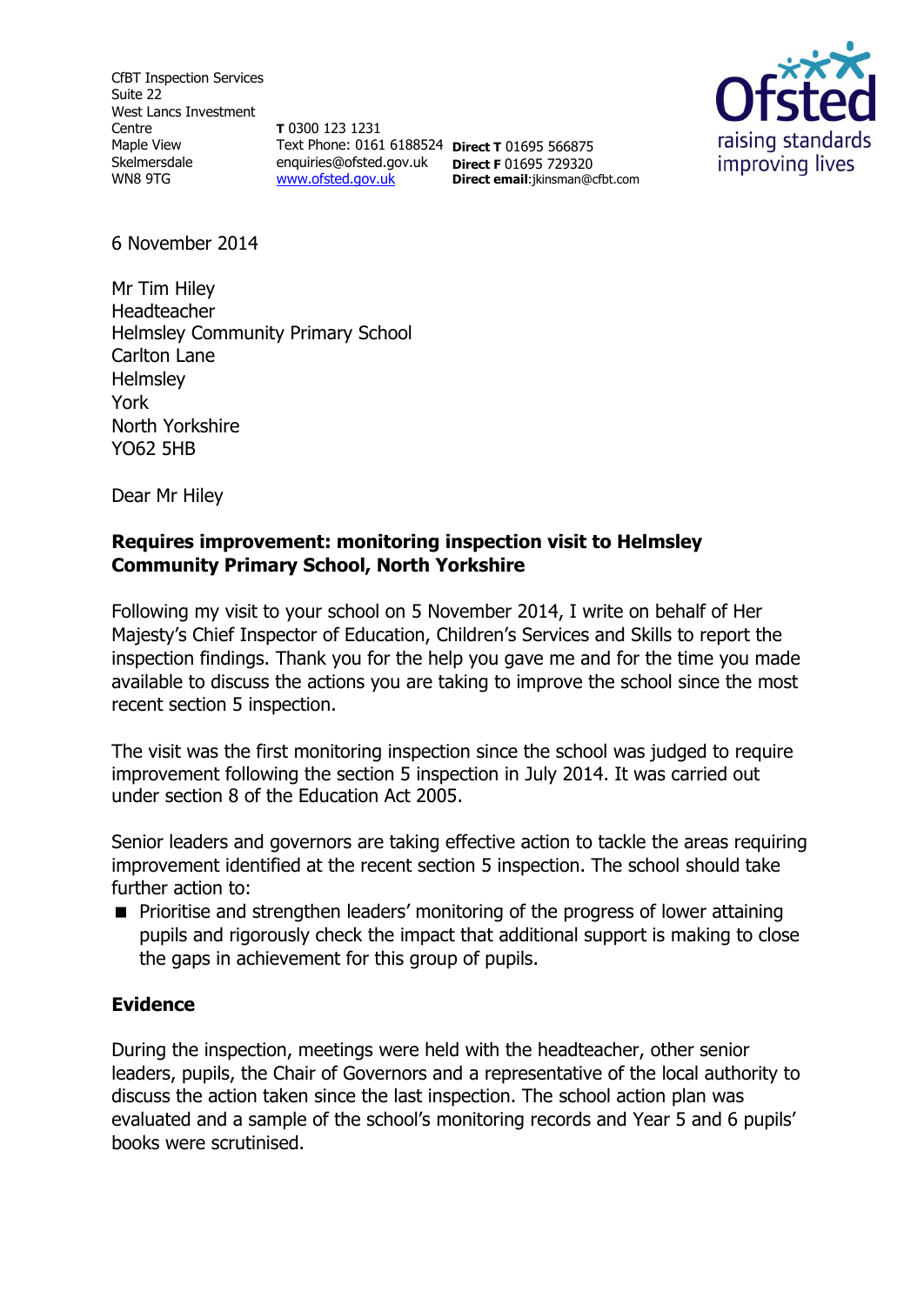

# **Context**

Since the section 5 inspection, one class teacher has left and the number of pupils on roll at the school has fallen slightly to 150. The number of classes has reduced from five to four. Two teachers are leaving at the end of term and arrangements are being made to replace them.

#### **Main findings**

The school's action plan covers all the areas for improvement. Governors are closely monitoring its implementation through the rapid improvement group. Expectations of subject leadership are clearer: middle leaders say that there is now more direction and accountability required in their work. However, accountability for checking the impact that initiatives are having on the progress of the less able pupils needs further clarification. Currently leaders are unclear about their responsibilities in this respect. Pupil progress meetings are taking place more frequently and this has led to early identification of the children who need additional support in order to reach challenging targets. Parents, whose children need additional support to catch-up, are better informed about the programme of work for their children but at this stage, all parents do not receive sufficient information about what their children are learning in each subject in the curriculum.

Year 2 and Year 6 mathematics tests and pupils' work have been analysed carefully by the subject leader to inform a very clear plan of what the school needs to do to raise achievement. The teaching of mathematics is changing. Training for teachers and sessions to explain to parents how the school intends to teach mathematics has taken place. Teachers are starting to use the better resources and pupils are responding: they are beginning to develop greater confidence, understanding and recall of key mathematical facts. The school's monitoring demonstrates that the new calculation policy is being implemented consistently by staff.

Pupils are starting to become aware of the school's higher expectations of their writing. Examples of good writing are being used more frequently, but not consistently. Good writing is beginning to be celebrated and displayed in the school. Teachers have started to plan more opportunities for pupils to write in subjects other than English. However this is at very early stages. The quality of the writing and pupils learning and progress has yet to be closely monitored. This is planned for the next two weeks.

Ofsted may carry out further visits and, where necessary, provide further support and challenge to the school until its next section 5 inspection.

## **External support**

The school is drawing effectively on the advice provided by the local authority to support subject leaders in mathematics, English and special educational needs in